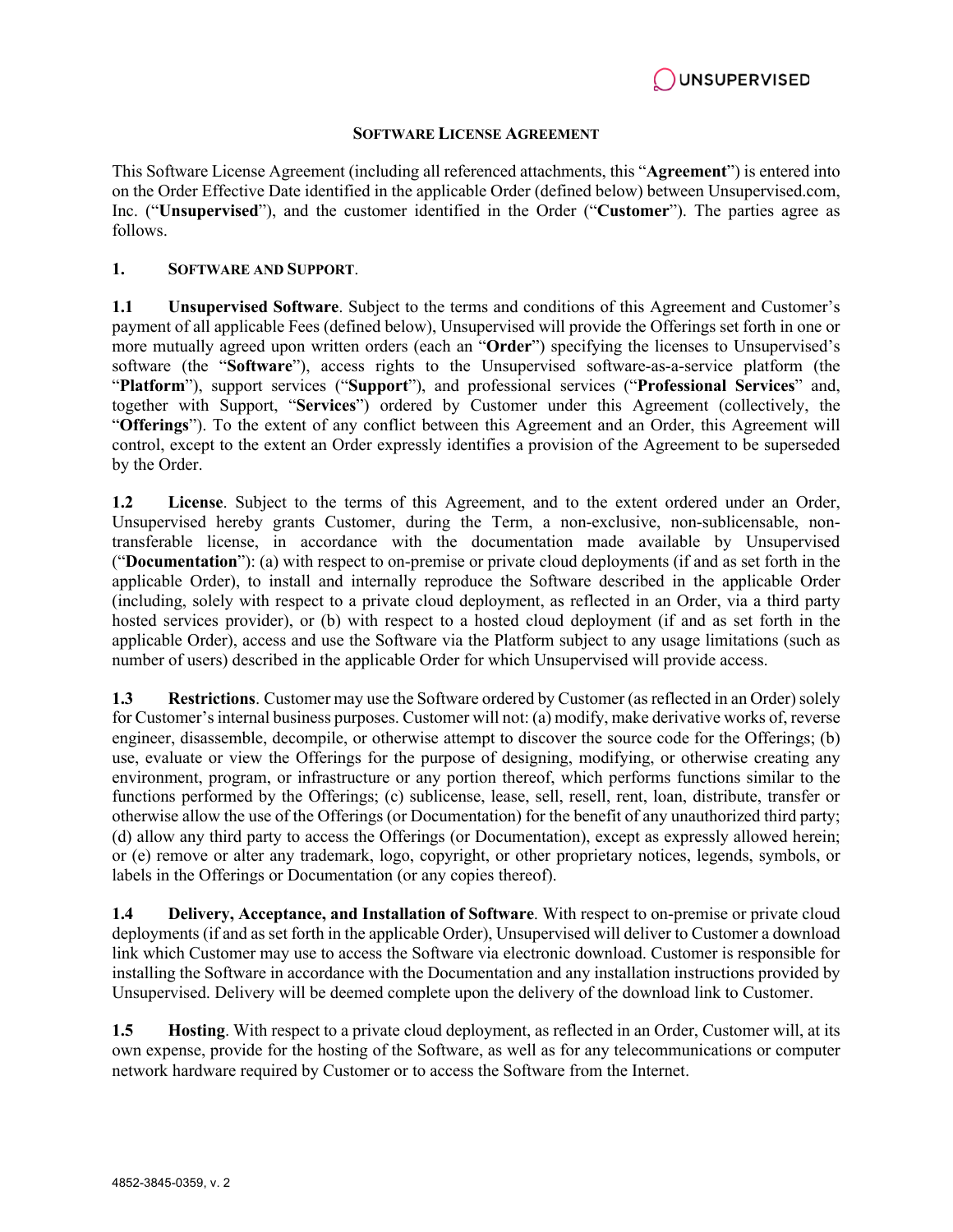**1.6 Support**. Any Support ordered by Customer pursuant to an Order will be provided: (a) for the Fees and on the terms described in the applicable Order; and (b) in a professional manner and in accordance with industry standard practices.

**1.7 Professional Services**. Where the parties have agreed to Company's provision of Professional Services, the details of such Professional Services will be set out in a statement of work ("**SOW**") attached to the applicable Order. The SOW will include: (a) a description of the Professional Services; (b) the schedule for the performance of the Professional Services; and (c) the Fees applicable for the performance of the Professional Services. Any Professional Services ordered by Customer pursuant to an Order will be provided in a professional manner and in accordance with industry standard practices.

**1.8 Order Changes**. Customer may at any time request a modification to the Services to be performed pursuant to an applicable Order and/or SOW by written request to Unsupervised specifying the desired modifications. Unsupervised will, within a reasonable time following receipt of such request, submit an estimate of the cost or increased Fees for such modifications and a revised estimate of the time for performance of the Services pursuant to a newly prepared Order and/or SOW. If accepted in writing by Customer, such modifications in an Order and/or SOW shall be performed under the terms of this Agreement. Modifications in any Order and/or SOW shall become effective only when a written change request is executed by authorized representatives of both parties. Customer shall make available in a timely manner at no charge to Unsupervised all technical data, computer facilities, programs, files, documentation, test data, sample output, or other information and resources of Customer reasonably required by Unsupervised for the performance of the Services as specified in an applicable Order and/or SOW.

# **2. INTELLECTUAL PROPERTY**.

**2.1 Customer Data**. For the purposes of this Agreement, "**Customer Data**" means all data, information, and other content provided to Unsupervised or its contractors by or for Customer in connection with Customer's use of the Offerings (including imported to the Platform by or on behalf of Customer), and all data and information in all reports provided by the Software to Customer. Customer exclusively owns and retains all rights, title and interest in and to the Customer Data, except for pre-existing Offerings components contained in such Customer Data (e.g., report templates). Customer hereby grants to Unsupervised and its authorized representatives and contractors a non-exclusive and non-transferable right and license to use, process, store, and transmit, and disclose Customer Data solely to provide the Offerings to Customer and fulfill other obligations described in this Agreement. Customer further authorizes Unsupervised to anonymize Customer Data and to aggregate Customer Data with similar data from other Unsupervised customers in a manner that does not identify Customer, to further develop and provide the Offerings.

**2.2 Customer Patterns**. Subject to the terms of this Agreement, the reports and patterns provided by the Offerings and any other materials specifically identified as "assigned work product" in an Order (excluding any general or preexisting formats for the reports or other materials) are the property of Customer and Unsupervised hereby assigns its rights in the same to Customer.

**2.3 Limited License**. The Offerings are licensed, not sold. Unsupervised and its suppliers exclusively own and retain all rights, title, and interest in and to the Offerings (including the Software and Documentation therein) and all additions and modifications to the Offerings, including all intellectual property rights therein. Notwithstanding anything to the contrary in this Agreement, no license or right is granted in this Agreement except as specifically and expressly stated herein.

**2.4 Customer Name and Logo Use**. During the Term, Unsupervised may include Customer's name and logo in Unsupervised's standard marketing materials and customer lists.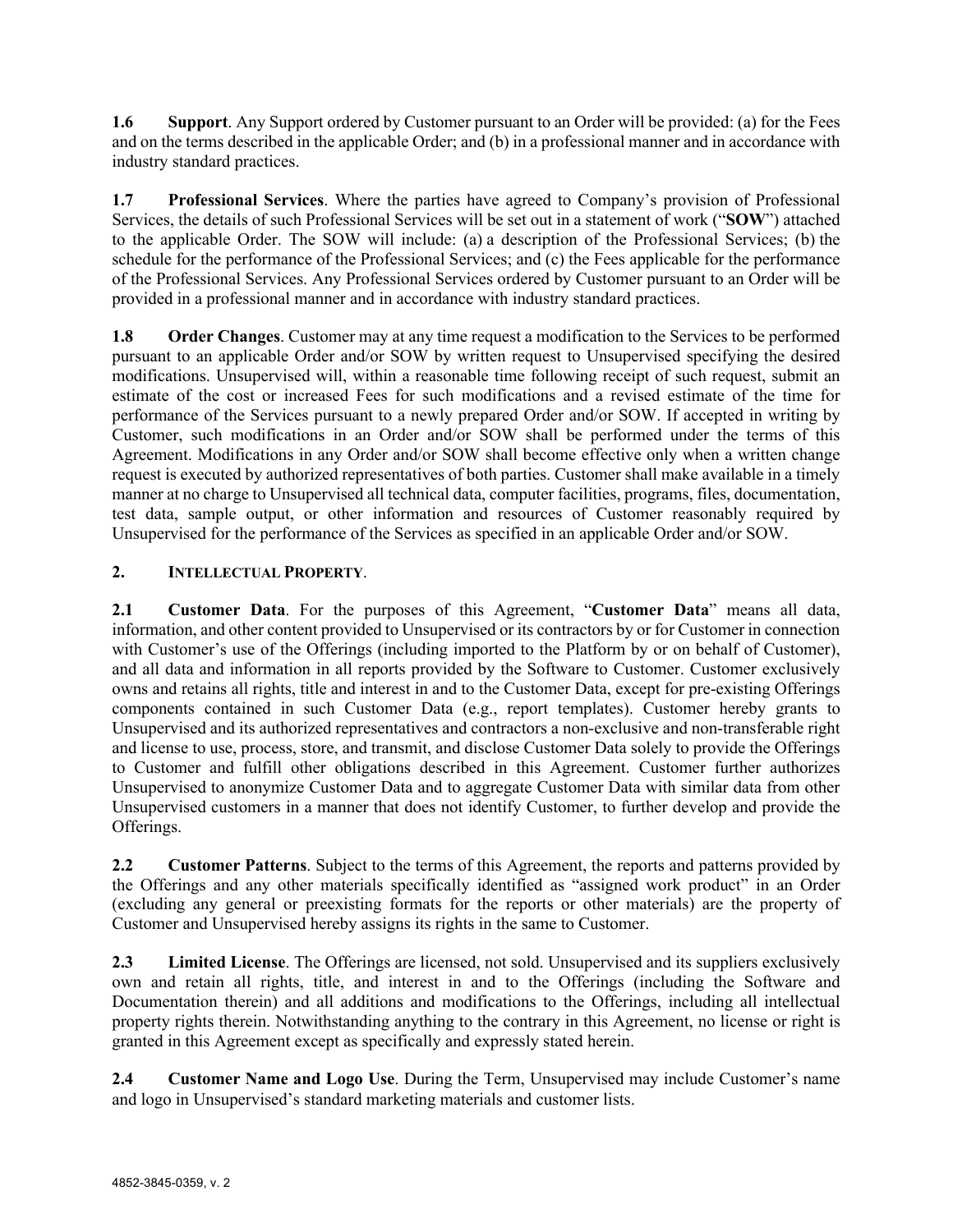**2.5 Open Source Software**. Certain items of independent, third-party code may be included in the Software that are subject to open source licenses ("**Open Source Software**"). Nothing in this Agreement limits Customer's rights under, or grants Customer rights that supersede, the terms and conditions of any applicable end user license for such Open Source Software.

**2.6 Feedback**. If Customer provides any feedback, comments, or ideas to Unsupervised regarding the Offerings or improvements thereto ("**Feedback**"), Customer hereby grants Unsupervised a royalty-free, worldwide, transferable, sub-licensable, irrevocable, perpetual license to use or incorporate the Feedback into Unsupervised's offerings.

# **3. TERM AND TERMINATION**.

**3.1 Term**. The term of this Agreement will commence on the Effective Date and remain in effect until terminated in accordance with this Section 3 (the "**Term**").

**3.2 Termination for Convenience**. Provided there is no Order then in effect, either party may terminate this Agreement for convenience upon sixty (60) days written notice to the other party.

**3.3 Termination for Cause**. Either party may terminate this Agreement upon written notice if the other party is in material breach of this Agreement and such breach remains uncured for thirty (30) days following the breaching party's receipt of written notice of such breach.

**3.4 Effect of Termination**. Termination of this Agreement will result in the termination of any and all Orders then in effect. Upon expiration or termination of this Agreement for any reason, (a) the rights and licenses granted to Customer hereunder will cease, (b) Customer will promptly discontinue all use of the Software, and (c) Customer must immediately destroy any locally installed Software and all Documentation and all copies thereof (including copies stored in computer memory). With respect to a private cloud deployment, as reflected in an Order, Customer will promptly cease the hosting of the Software via its third party hosted services provider. Customer will, upon Unsupervised's request, certify in writing the complete destruction of all copies of the Software and Documentation and cessation of hosting (if applicable). Termination of the Agreement will be without prejudice to either party's rights to seek recovery of damages or pursue any other remedies it may have hereunder or under applicable law.

**3.5 Survival**. Sections 1.3, 2, 3.4, 3.5, 4, and 5-10 of this Agreement, will survive the expiration or termination of this Agreement for any reason.

# **4. FEES AND TAXES**.

**4.1 Fees**. The fees for the Offerings will be set forth in each Order ("**Fees**") and Customer will pay all such Fees in accordance with the terms of this Agreement and the applicable Order. Unless otherwise set forth in the applicable Order, all Fees due hereunder will be paid quarterly in advance, are non-refundable, will be paid in U.S. dollars, and will be due within thirty  $(30)$  days of the date of the invoice therefor. Should Customer require a PO to purchase, such PO must be issued within ten (10) days of the Order Effective Date.

**4.2 Taxes**. Unsupervised's Fees do not include any taxes, levies, duties or similar governmental assessments of any nature (collectively, "**Taxes**"). Customer is responsible for paying all Taxes associated with its purchases hereunder, excluding taxes on Unsupervised's net income. If Unsupervised has the legal obligation to pay or collect Taxes for which Customer is responsible under this Agreement, Unsupervised will invoice Customer and Customer will pay that amount unless Customer provides Unsupervised a valid tax exemption certificate from the appropriate taxing authority. Customer is responsible for payment of all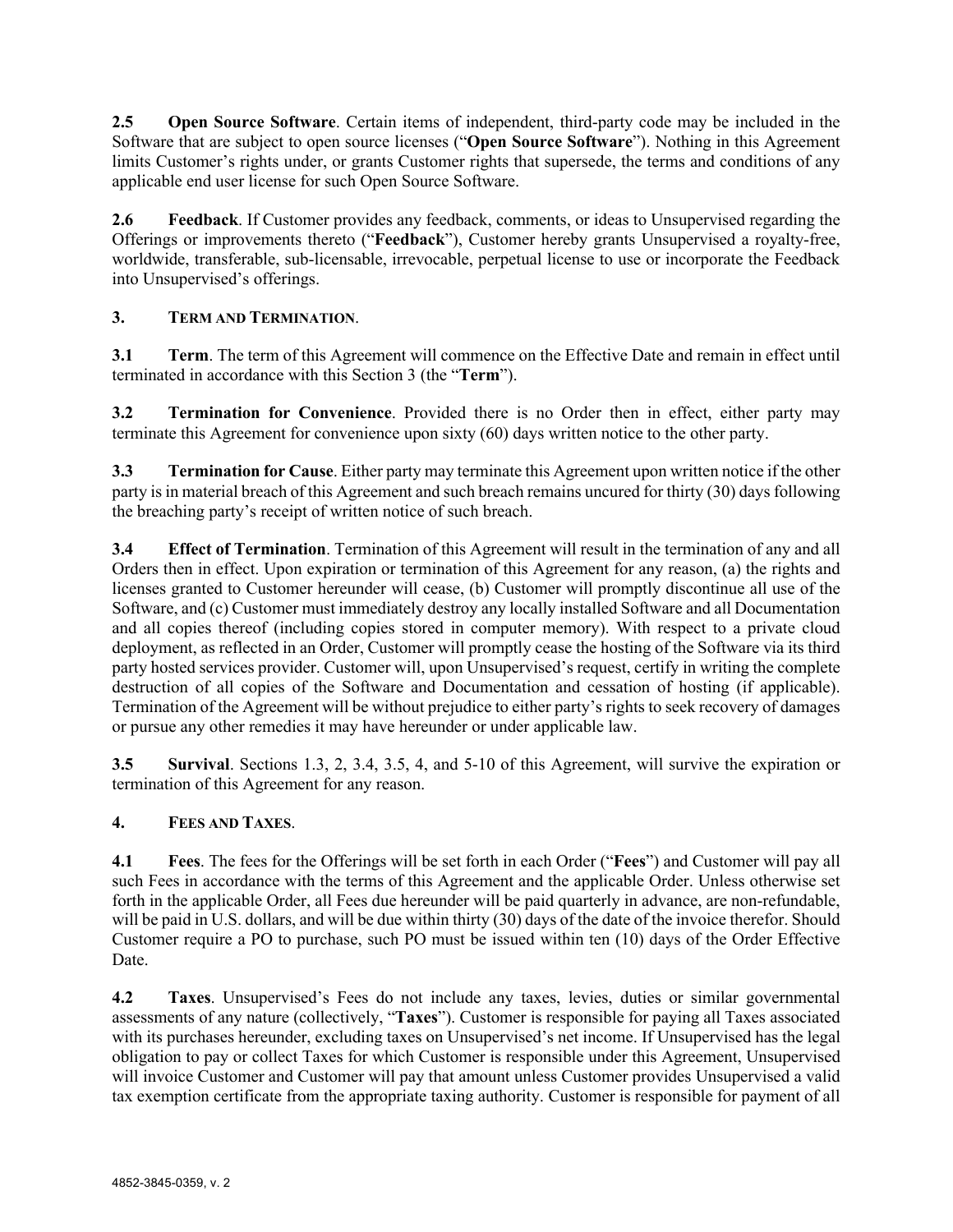taxes associated with fees due under the Agreement, other than U.S. taxes assessed on Company's net income or personal property. All amounts payable shall be paid in full in U.S. dollars, free and clear of any deductions or withholdings of any kind, except for those required by any law or regulation binding on Customer. If Customer is legally obligated to make any deduction or withholding from any payment under this Agreement, it shall also pay whatever additional amount is necessary to ensure that Unsupervised receives the full amount otherwise receivable had there been no deduction or withholding obligation.

**5. CONFIDENTIALITY**. Each party acknowledges that the Confidential Information (as hereinafter defined) of the other party may contain information valuable to the Disclosing Party, and each party that receives such Confidential Information (the "**Receiving Party**") from the other party (the "**Disclosing Party**") agrees that Confidential Information will remain the property of the Disclosing Party. Receiving Party will not make use of Disclosing Party's Confidential Information, except as authorized by this Agreement and to the extent necessary for performance or enforcement of this Agreement; and Receiving Party will not disclose Disclosing Party's Confidential Information to any third party, except to such Receiving Party's employees and contractors who need to know such information in order for such party to perform this Agreement and only to the extent they are bound by confidentiality and non-use obligations not less restrictive than this Agreement. "**Confidential Information**" means all information that is, or should be reasonably understood to be, confidential or proprietary information of the Disclosing Party (and its suppliers, contractors and customers), including without limitation information concerning its business, products, services, finances, employees, contractors, software, notes, documentation, tools, processes, protocols, product designs and plans, customer lists and other marketing and technical information; and the terms of this Agreement, whether disclosed orally or in writing by any other media. Confidential Information of Unsupervised includes all Software and Documentation included in the Offerings. Confidential Information of Customer includes the Customer Data. Confidential Information excludes information that (a) is or becomes generally known to the public through no fault or breach of this Agreement by the Receiving Party; (b) is independently developed by a party without reference to the Confidential Information of the other party; (c) was in the Receiving Party's possession free of any obligation of confidence at the time it was communicated to the Receiving Party; or (d) is rightfully obtained by a party from a third party without restriction on use or disclosure. Notwithstanding the foregoing, the Receiving Party will not be in violation of this Section with regard to disclosure of Confidential Information in response to an order or subpoena of a court, agency or tribunal of competent jurisdiction, or pursuant to any applicable law or regulation, provided that the Receiving Party provides the Disclosing Party with prior written notice of such disclosure to the extent reasonably practicable and legally permissible in order to permit the Disclosing Party to seek confidential treatment of such information.

# **6. REPRESENTATIONS AND WARRANTIES; DISCLAIMER**.

**6.1 Warranties**. Each party represents and warrants to the other party that (a) it has and will have full right and authority to enter into this Agreement and to grant the rights provided hereunder, (b) this Agreement will be enforceable against it, and (c) the entry into and performance of this Agreement by it do not contravene other agreements, laws, or orders to which it is subject. Customer represents and warrants that Customer will not make or publish any representations, warranties, or guarantees to any users of the Offerings.

**6.2 Disclaimer**. EXCEPT AS EXPRESSLY PROVIDED IN THIS REPRESENTATIONS AND WARRANTIES; DISCLAIMER SECTION, NEITHER PARTY MAKES ANY REPRESENTATIONS OR WARRANTIES OF ANY KIND AND EACH PARTY SPECIFICALLY DISCLAIMS ALL OTHER REPRESENTATIONS, WARRANTIES, AND CONDITIONS, WHETHER EXPRESS, IMPLIED, OR STATUTORY, INCLUDING, WITHOUT LIMITATION, THOSE OF MERCHANTABILITY, FITNESS FOR A PARTICULAR PURPOSE, TITLE, NON-INFRINGEMENT AND ANY WARRANTIES ARISING FROM COURSE OF DEALING OR COURSE OF PERFORMANCE. WITHOUT LIMITING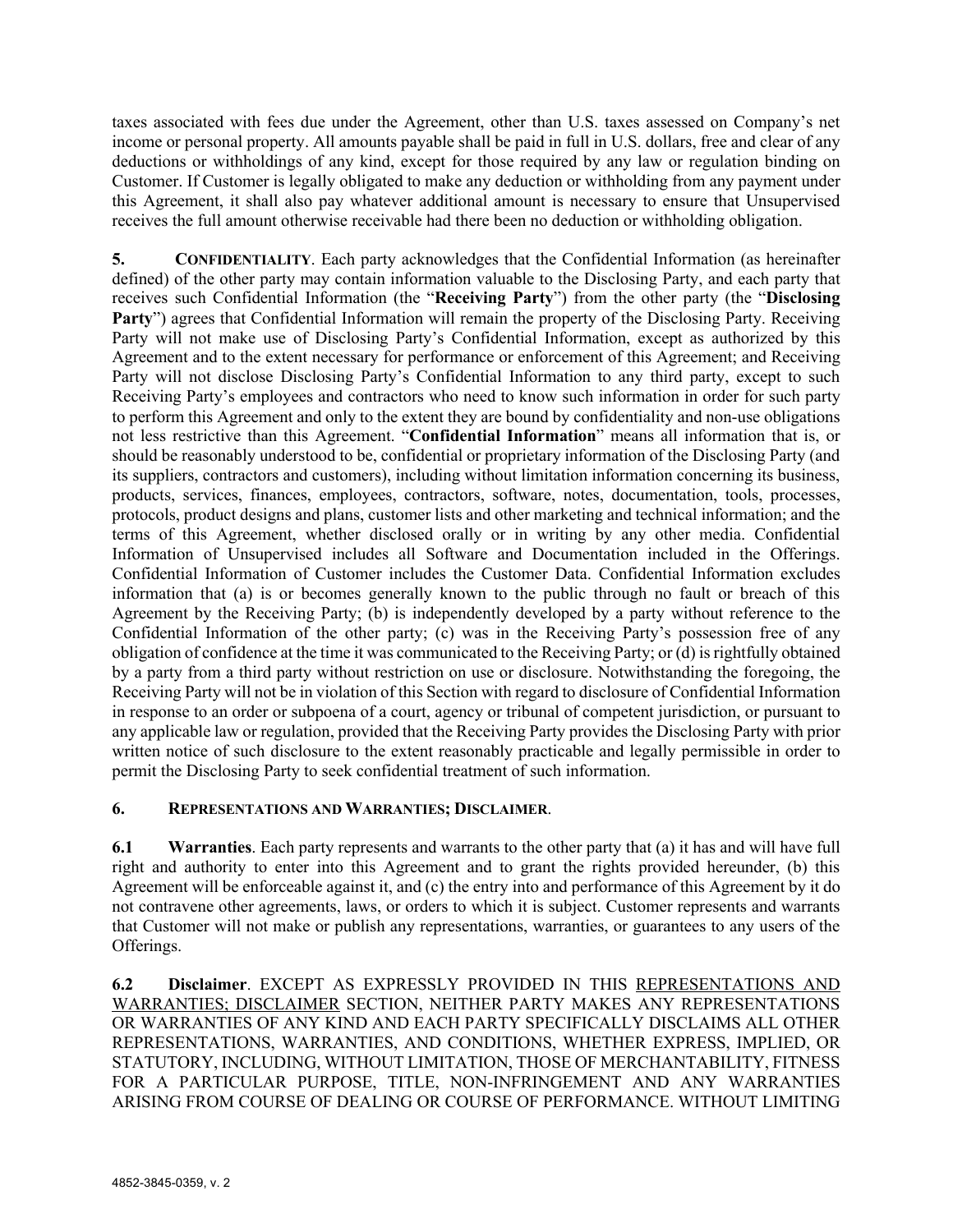THE FOREGOING, UNSUPERVISED DOES NOT REPRESENT OR WARRANT THAT THE OFFERINGS WILL MEET ALL OF CUSTOMER'S REQUIREMENTS OR BE UNINTERRUPTED, SECURE, COMPLETE, ERROR-FREE, OR FREE OF VIRUSES, MALICIOUS CODE, OR OTHER HARMFUL COMPONENTS, OR THAT ALL DEFECTS WILL BE CORRECTED.

#### **7. INDEMNIFICATION**.

**7.1 By Unsupervised**. Unsupervised will indemnify, defend, and hold harmless Customer from and against any third-party suit and the damages awarded therein ("**Claim**") to the extent it alleges that the Offerings infringe the intellectual property rights of such third party.

**7.2 By Customer**. Customer will indemnify, defend, and hold harmless Unsupervised from and against any and all Claims to the extent it alleges that any Customer Data infringes the intellectual property rights of such third party.

**7.3 Indemnification Procedure**. Each party's indemnification obligation above is subject in each instance to the indemnified party (i) promptly giving notice of the Claim to the indemnifying party; (ii) giving the indemnifying party sole control of the defense and settlement of the Claim (provided that the indemnified party will have the right to approve any material liability imposed on and borne by the indemnified party in connection with such settlement); and (iii) providing to the indemnifying party all information and reasonable assistance related thereto.

**7.4 Exceptions**. Notwithstanding the foregoing, Unsupervised will not have any indemnification obligations pursuant to this Agreement to the extent any Claim arises from (i) use of the Offerings outside the scope of the rights granted to Customer in this Agreement; (ii) use of the Offerings with other products, software or materials not furnished by Unsupervised where the Offerings would not themselves be infringing; or (iii) the modification or improvement of the Offerings by Customer or any third party; or (iv) any continued use by Customer of an allegedly infringing item or continued allegedly infringing activity by Customer after Unsupervised has replaced or modified the item or instructed Customer to modify the activity so that it becomes non-infringing.

**7.5 Replacement or Modification**. Should the use or provision of any Offerings or portion thereof be enjoined or threatened to be enjoined or determined by Unsupervised to be infringing any third party intellectual property right, Unsupervised will notify Customer and, at Unsupervised's expense Unsupervised may: (a) procure for Customer the right to continue use of the Offerings as contemplated under this Agreement, (b) replace or modify the Offerings to be non-infringing while maintaining substantially the same features and functionality, or (c) if "(a)" or "(b)" are not economically feasible for Unsupervised, then Unsupervised will have the right to terminate the obligations with regards to such Offerings.

**8. LIMITATION OF LIABILITY**. EXCEPT FOR BREACHES OF THE LICENSE, RESTRICTIONS, OR THE CONFIDENTIALITY SECTIONS, NEITHER PARTY WILL BE LIABLE TO THE OTHER FOR ANY LOSS OF PROFITS, LOSS OF BUSINESS, FINES OR PENALTIES, COSTS OF PROCUREMENT OF SUBSTITUTE SERVICES OR TECHNOLOGY, LOSS OF USE OR DATA, INTERRUPTION OF BUSINESS, OR FOR INDIRECT, SPECIAL, INCIDENTAL OR CONSEQUENTIAL DAMAGES OF ANY KIND, REGARDLESS OF THE LEGAL OR EQUITABLE THEORY ON THE BASIS OF WHICH ANY CLAIM FOR DAMAGES IS BROUGHT, INCLUDING, BUT NOT LIMITED TO, BREACH OF CONTRACT, TORT OR STATUTE, EVEN IF SUCH PARTY HAS BEEN ADVISED OF THE POSSIBILITY OF SUCH DAMAGES. EXCEPT WITH RESPECT TO BREACHES OF THE CONFIDENTIALITY SECTION, OBLIGATIONS PROVIDED IN THE INDEMNIFICATION SECTION, AND CUSTOMER'S PAYMENT OBLIGATIONS UNDER THE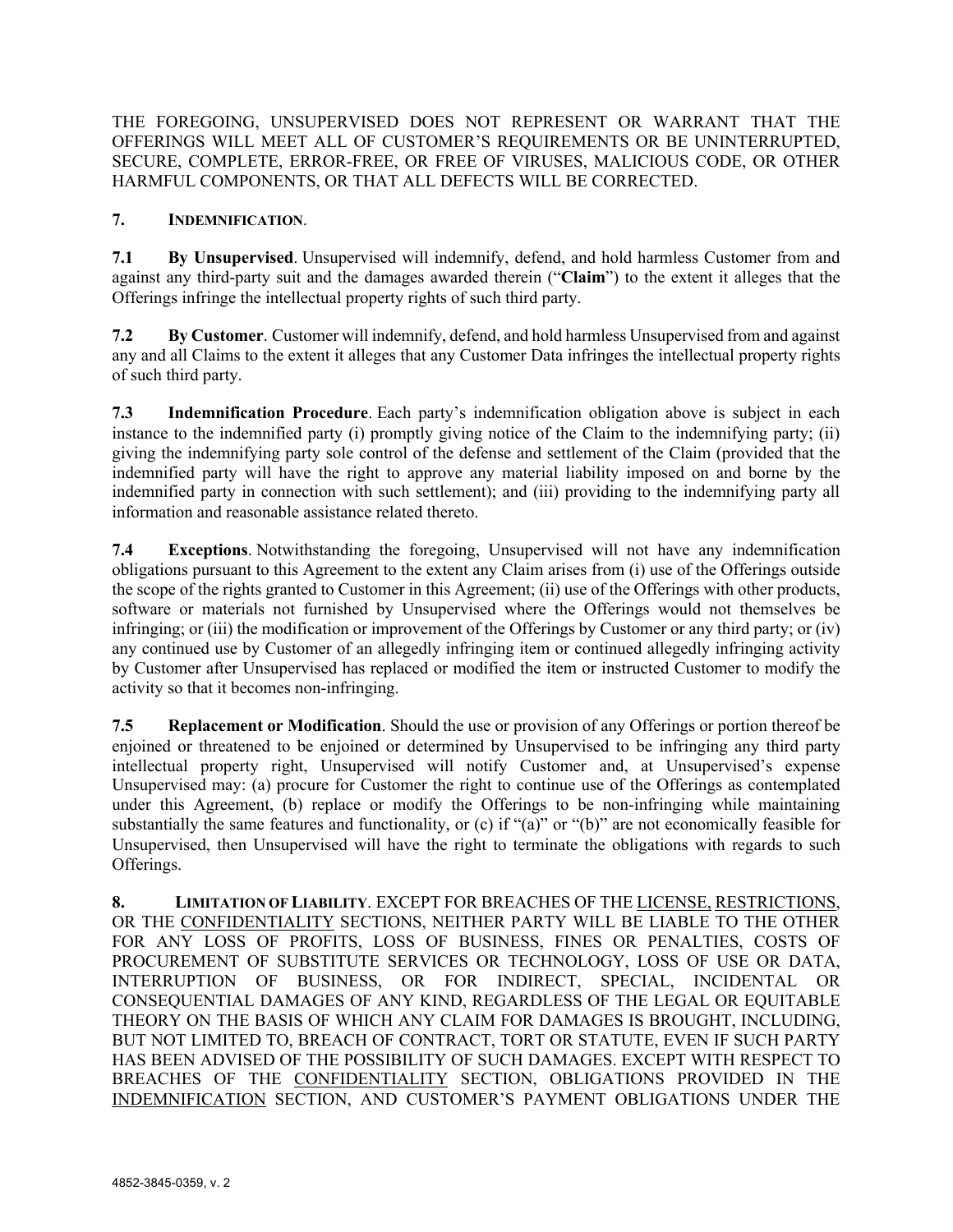#### APPLICABLE ORDER FORM, IN NO EVENT WILL EITHER PARTY'S LIABILITY TO THE OTHER UNDER OR RELATING TO THIS AGREEMENT EXCEED THE EQUIVALENT OF TWELVE (12) MONTHS OF FEES PAID OR PAYABLE FOR THE OFFERINGS DURING THE TWELVE (12) MONTH PERIOD PRECEDING THE LIABILITY.

**9. COMPLIANCE WITH LAW**. In performing its obligations or exercising its rights under this Agreement, each party will comply with all applicable laws, rules, and regulations at all times, including but not limited to any applicable laws, rules, and regulations of the United States and other jurisdictions relating to export or re-export of technology. In the course of providing the Offerings to Customer, Unsupervised may receive and store information that can be used to uniquely identify, contact or locate a natural person, including but not limited to name, address, email address, or phone number ("**Personal Data**"). Unsupervised will safeguard the confidentiality of Personal Data in accordance with applicable data privacy laws, rules, and regulations and will not access or use such Personal Data other than as necessary to provide the Offerings to Customer and fulfill other obligations described in this Agreement. Unsupervised receives and stores Personal Data solely as an agent acting on behalf of Customer. If the parties agree that the provision of the Offerings will involve the processing by Unsupervised of Personal Data from the European Union, then Unsupervised will perform all such processing in compliance with the General Data Protection Regulation (GDPR) (Regulation (EU) 2016/679) and the Data Processing Addendum mutually agreed upon by the parties.

# **10. GENERAL PROVISIONS**.

**10.1 Independent Contractors**. The parties are independent contractors, and no agency, partnership, franchise, joint venture, or employment relationship is intended or created by this Agreement.

**10.2 Severability**. If any provision herein is held to be invalid or unenforceable for any reason, the remaining provisions will continue in full force and effect without being impaired or invalidated in any way. The parties agree to replace any invalid provision with a valid provision that most closely approximates the intent and economic effect of the invalid provision.

**10.3 Waiver**. Neither party will be deemed to have waived any provision hereof unless such waiver is in writing and executed by a duly authorized officer of both parties. Except as otherwise set forth in this Agreement, no failure to exercise or delay in exercising any rights arising from this Agreement will operate or be construed as a waiver thereof.

**10.4 Force Majeure**. With the exception of any monetary obligations under this Agreement, neither party will be responsible for performance of its obligations hereunder where delayed or hindered by events beyond its reasonable control, including, without limitation, acts of God or any governmental body, war or national emergency, riots or insurrection, sabotage, embargo, fire, flood, accident, strike or other labor disturbance, or interruption of or delay in systems, power or telecommunications under third-party control ("**Force Majeure Events**").

**10.5 Notice**. To be effective, any notice required to be given under this Agreement will be given in writing, addressed to the applicable party (at the address set forth in the Order) and hand delivered, which is effective upon delivery; sent by reputable overnight courier, which is effective on the business day following deposit with such courier; or sent by the United States mail, first class postage prepaid, which is effective on the third business day after deposit in the United States mail.

**10.6 Governing Law and Venue**. This Agreement will be governed and construed in accordance with the laws of the State of Colorado without giving effect to any principles that may provide for the application of the law of any other jurisdiction. Any legal suit, action or proceeding arising out of or related to this